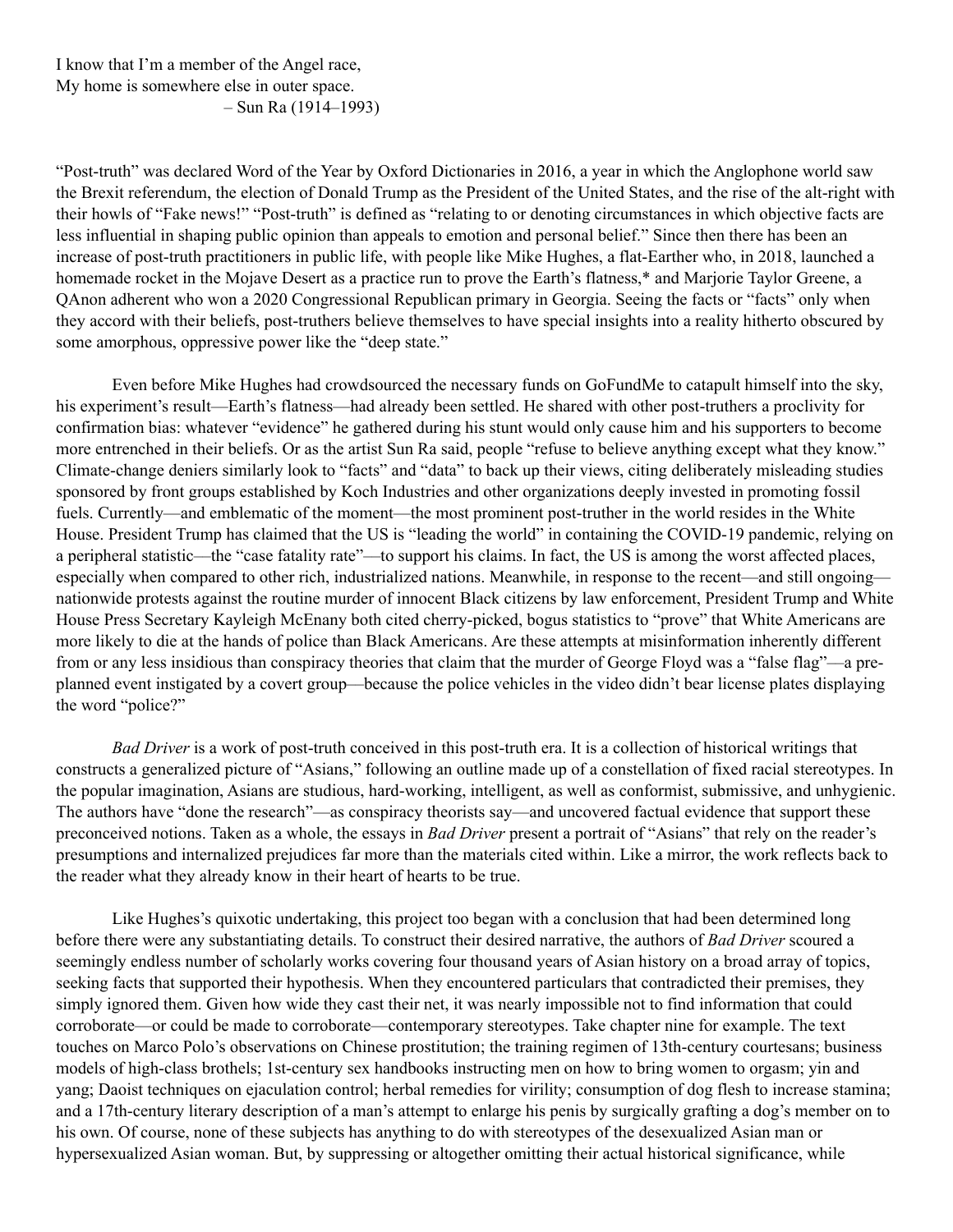emphasizing tangentially relevant aspects, the authors were able to mold the facts—and the resultant story—to correspond to their thesis. The reader comes away with the impression that indeed, Asian men, endowed with woefully small penises, are sexually inept and Asian women, skilled in arcane erotic arts, are love-you-long-time geisha girls.

Historians—or for that matter, anyone familiar with the history of Asia—will look askance at *Bad Driver*'s methodology. They would certainly object to the authors' practice of conjoining disparate facts from anytime between the 2nd millennium BC to the present day without regard to their actual historical context or meaning. But *Bad Driver* is not a historical document. Inspired by *ji ju*, or "assembling phrases"—a Chinese literary practice of linking verses and fragments from earlier poems to create new compositions—the authors ripped historical information, sometimes outright, from their original scholarly sources and reconstituted them, resulting in a text that is by turns disjointed and disorienting. Displaced from the source material, and the academic tradition that had produced them, the information in *Bad Driver* is at an even further remove from the socio-cultural conditions of the specific times and places that the original works were attempting to examine. The stories, being completely detached from any historicity, are thus situated in the past, the present, and the future. The facts themselves, unmoored from time, lose all of their factuality. Each sentence is not untrue. However, when considered in the larger context of the work, it is transformed into a "fact." It is as if they have severed the legs of Abraham Lincoln, the body of Colonel Sanders, the arms of the Statue of Liberty, the head of Ronald McDonald and glued them all together.

The more the authors manipulated a fact to appear true—that is, true in both its original as well as its new context —the more false it became. This happened because the fact's factual quality was dependent on the surrounding details of its original context. Once severed, the fact immediately lost its verisimilitude as a fact. Moreover, when a fact is used in service of an idea that is fundamentally false, that same fact automatically assumes the attributes of falsehood. In the words of Jeran Campanella, a prominent flat-Earther who was quoted in a 2017 *New Yorker* article: "Facts are not true just because they're facts, if that makes any sense." Or, as the 18th-century novel *The Story of the Stone* (*Shitouji or Honglou meng* by Cao Xueqin) put it:

> Truth becomes fiction when the fiction's true; Real becomes not-real where the unreal's real.

*Bad Driver* can be approached any number of ways. On the one hand, parts of it read as a commentary on contemporary American politics. In the chapter on "Sumptuary Law, or Crazy Rich Asians," a 16th-century novel, *The Plum in the Golden Vase*, is used to illustrate the subversion of status symbols in late-Ming China. The novel alludes to a quote from Xunzi, a Confucian philosopher, to describe the social unrest of the time:

The ruler is the source of order. The officials maintain the regulations; the ruler nurtures the source. If the water of the source is clear, the lower reaches of the source will be clear. If the water of the source is muddy, the lower reaches of the stream will be muddy.

It feels as if the 3rd-century-BC sage were talking about America in the summer of 2020. Beyond its resonance with the current political and social climate, the work suggests different ways to look at historical facts. By irreverently juxtaposing disparate things together, it reveals serendipitous, even ludicrous connections and patterns. In the same chapter, for instance, the authors also discuss the culture of counterfeiting in contemporary China. Knock-offs are called *shanzhai*—"mountain strongholds" or refuges beyond the reach of government authorities—a phrase that obviously refers to their illegality. But it also signifies popular resistance to establishment elites. The origin of the phrase is found in the *Water Margin*, a beloved 14th-century novel in which heroic outlaws skilled in martial arts evade the law by hiding in the *shanzhai*. Meanwhile, the text they used to describe the decadence and decay of late-Ming China, *The Plum in the Golden Vase*, is itself a spin-off of the *Water Margin*. (This zany logic mimics how a conspiracy theorist goes about formulating an argument.) And lastly, *The Plum in the Golden Vase* layers allusions upon allusions, employing a method of pastiche to create a narrative that can be read on many levels. *Bad Driver*, too, is a pastiche of a jumbled assortment of books, essays, and other texts—a historical *shanzhai* of racial trademarks.